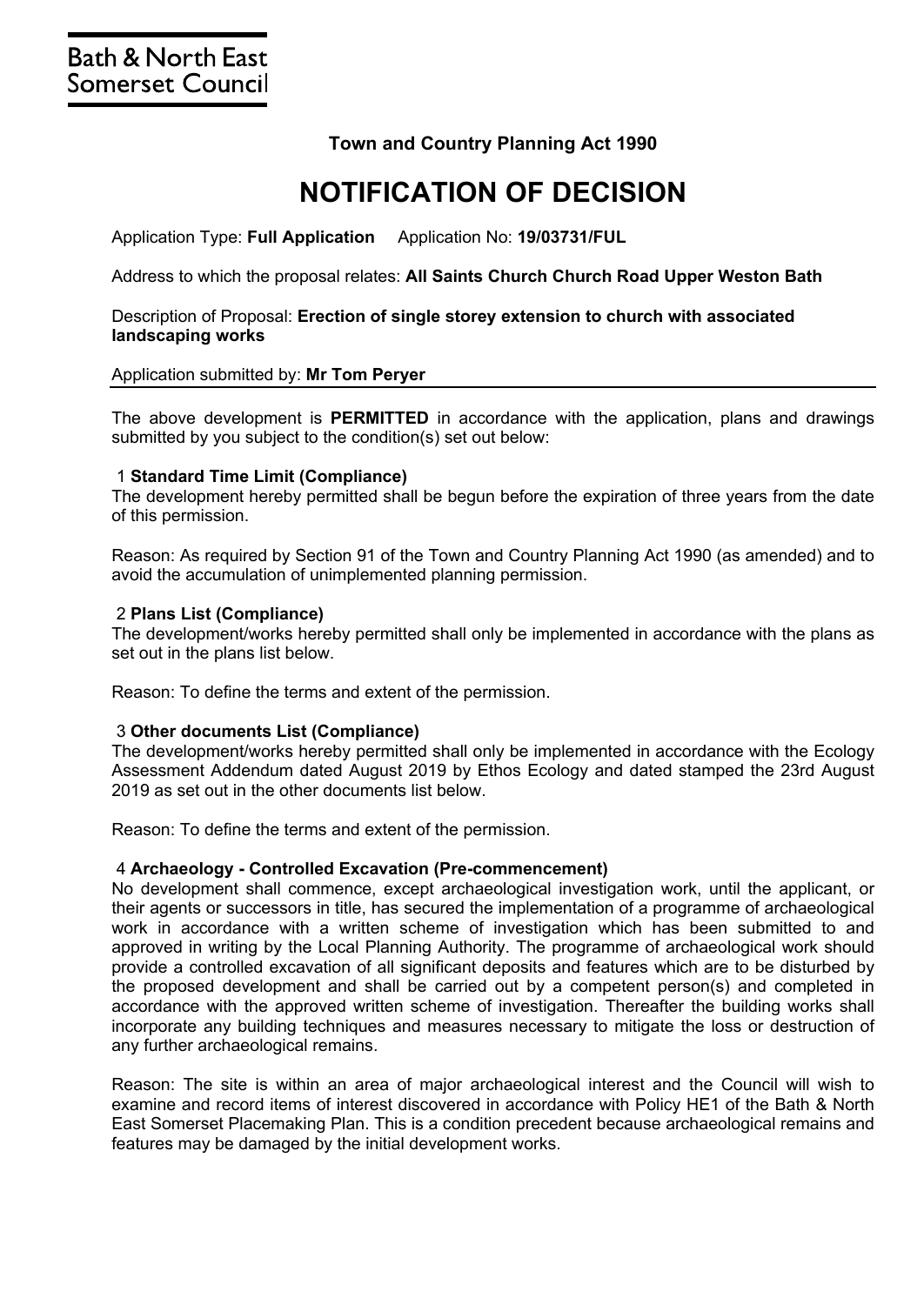## 5 **Archaeology - Post Excavation and Publication (Pre-occupation)**

No occupation of the development shall commence until the applicant, or their agents or successors in title, has secured the implementation of a programme of post-excavation analysis in accordance with a publication plan which has been submitted to and approved in writing by the Local Planning Authority. The programme of post-excavation analysis shall be carried out by a competent person(s) and completed in accordance with the approved publication plan, or as otherwise agreed in writing with the Local Planning Authority.

Reason: The site has produced significant archaeological findings and the Council will wish to publish or otherwise disseminate the results in accordance with Policy HE1 of the Bath & North East Somerset Placemaking Plan.

## 6 **Arboriculture - Submission of an Arboricultural Method Statement and Tree Protection Plan (Pre-commencement)**

No ground preparation or development shall take place until a revised Arboricultural Method Statement and a revised Tree Protection Plan, which follows the recommendations contained within BS 5837:2012 has been submitted to and approved in writing by the Local Planning Authority and details within the approved document implemented as appropriate. The revised method statement shall incorporate a provisional programme of works; supervision and monitoring details by an Arboricultural Consultant and provision of site visit records and certificates of completion to the local planning authority. The statement should also include the control of potentially harmful operations such as the storage, handling and mixing of materials on site, burning, location of site office, service run locations including lighting, soakaway locations

and movement of people and machinery.

Reason: To ensure that no excavation, tipping, burning, storing of materials or any other activity takes place which would adversely affect the trees to be retained in accordance with policy NE.6 of the Placemaking Plan. This is a condition precedent because the works comprising the development have the potential to harm retained trees. Therefore these details need to be agreed before work commences

## 7 **Arboriculture - Compliance with Arboricultural Method Statement and Tree Protection Plan (Compliance and Pre-occupation)**

The approved development shall be carried out in accordance with the approved Arboricultural Method Statement and Tree Protection Plan. No occupation of the approved development shall commence until a signed compliance statement from the appointed Arboriculturist has been submitted to and approved in writing by the Local Planning Authority.

Reason: To ensure that trees to be retained are not adversely affected by the development proposals in accordance with Policy NE6 of the Bath and North East Somerset Placemaking Plan. To ensure that the approved method statement is complied with for the duration of the development.

## 8 **Removal of existing external Lighting (Compliance)**

Within six months of the planning permission being implemented and prior to the removal of any trees from the site , all the existing external lighting at All Saints Church including all lights fixed to the church and all the freestanding lighting within the churchyard and existing car park to be dismantled and permanently removed from the site and any damage made good to match existing.

Reason: to avoid harm to bats and other wildlife

## 9 **External Lighting (Bespoke Trigger)**

No new external lighting shall be installed anywhere within the application site without full details of proposed lighting design being first submitted and approved in writing by the Local Planning Authority; details to include lamp specifications, positions, numbers and heights, details of predicted lux levels and light spill, and details of all necessary measures to limit use of lights when not required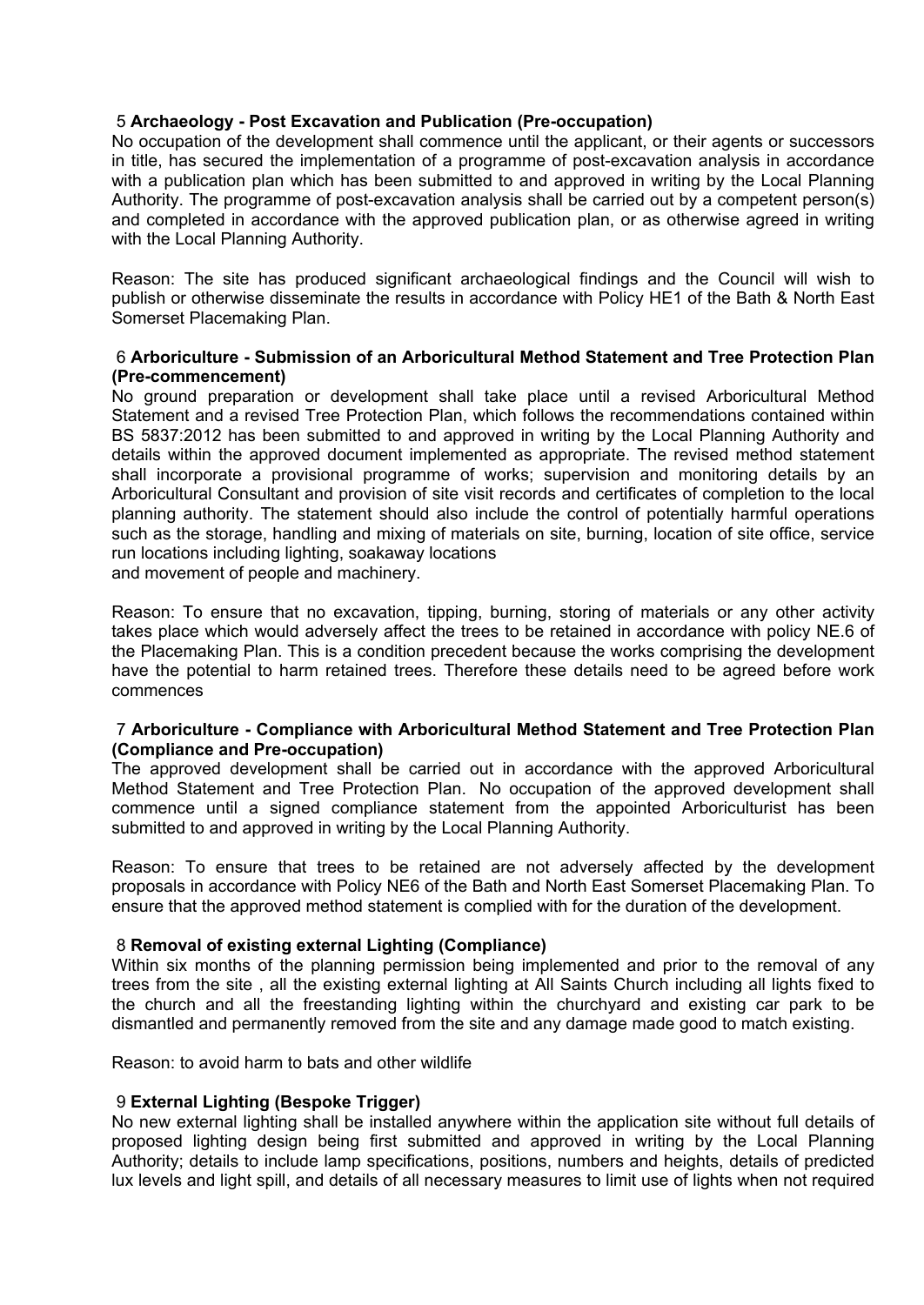and to prevent light spill onto nearby vegetation and adjacent land, and to avoid harm to bat activity and other wildlife. The lighting shall be installed and operated thereafter in accordance with the approved details.

Reason: To avoid harm to bats and wildlife in accordance with policy CP6 of the Bath and North East Somerset Core Strategy and policy NE.3 of the Bath and North East Somerset Placemaking Plan and avoid harm to the setting and character of the church, churchyard and conservation area in accordance with Place Making Plan policy HE1.

### 10 **Wildlife Protection and Enhancement (Pre-commencement)**

No development shall take place until full details of a Wildlife Protection and Enhancement Scheme have been submitted to and approved in writing by the local planning authority. These details shall be in accordance with the recommendations and measures described in Section 6 of the approved ecological report entitled "Ecology Assessment Addendum 19/00550/PA04" dated August 2019 by Ethos Ecology and shall include:

(i) Method statement for pre-construction and construction phases to provide full details of all protection and mitigation measures; (including, where applicable, proposed precommencement checks and update surveys); ecological supervision of works; and precautionary working methods; for the avoidance of harm to bats, reptiles, nesting birds, hedgehog, badger and other wildlife, and proposed reporting of any update survey findings to the LPA prior to commencement of works;

(ii) A management plan for maintaining wildlife friendly grassland with improved botanical diversity and maximizing the long term overall value of the site for wildlife.

(iii) Detailed proposals for implementation of the wildlife mitigation measures, including proposed new and replacement planting and provision of bat and bird boxes, with, as applicable, proposed models, species, specifications, materials, numbers and positions to be shown on all relevant plans and drawings;

All works within the scheme shall be carried out in accordance with the approved details and completed in accordance with specified timescales and prior to the occupation of the development.

Reason: To prevent ecological harm and to provide biodiversity gain in accordance with policy NE3 of the Bath and North East Somerset Place Making Plan.

#### 11 **Hard and Soft Landscaping (Compliance)**

All hard and/or soft landscape works shall be carried out in accordance with the approved details. The works shall be carried out prior to the occupation of any part of the development or in accordance with the programme (phasing) agreed in writing with the Local Planning Authority. Any trees or plants indicated on the approved scheme which, within a period of five years from the date of the development being completed, die, are removed or become seriously damaged or diseased shall be replaced during the next planting season with other trees or plants of a species and size to be first approved in writing by the Local Planning Authority. All hard landscape works shall be permanently retained in accordance with the approved details.

Reason: To ensure that the landscape scheme is implemented and maintained in accordance with Policies D1, D2 and NE2 of the Bath and North East Somerset Placemaking Plan.

#### 12 **Detailed design of extension (Bespoke Trigger)**

Prior to any work commencing on the construction of the extension large scale fully developed details (in plan, elevation and section) of all aspects of the external design, including fenestration, junctions with existing church fabric and materials to be submitted to and approved in writing by the Local Authority. Thereafter the work shall only be carried out in accordance with the approved details.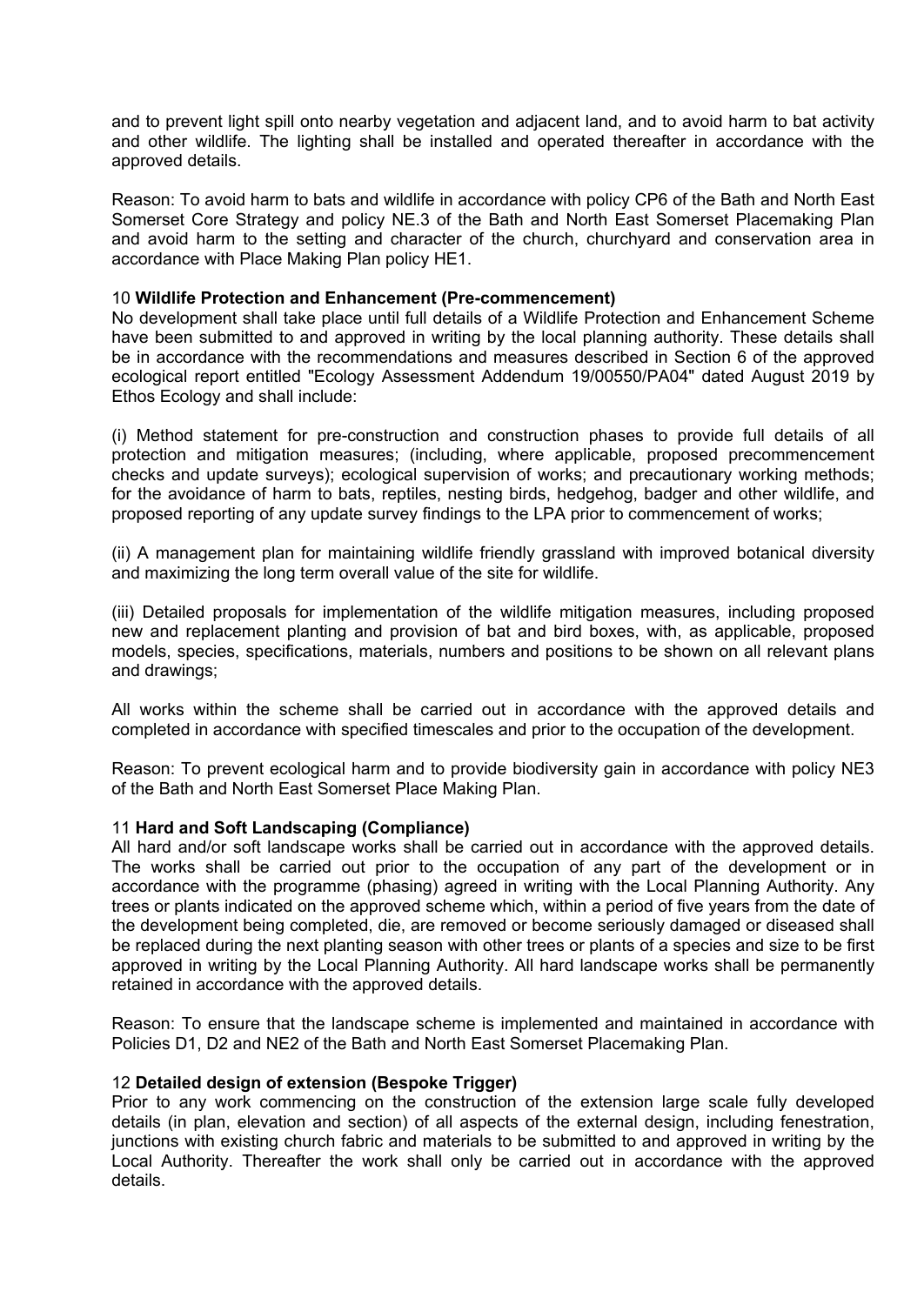Reason: To safeguard the character and appearance of the listed church, the churchyard and the character of the wider conservation area, in accordance with Policy CP6 of the Bath and North East Somerset Core Strategy and Policy HE1 of the Bath and North East Somerset Placemaking Plan

#### 13 **Internal lighting (Bespoke Trigger)**

No internal lighting shall be installed into the extension without full details of proposed lighting design being first submitted to and approved in writing by the Local Planning Authority; details to include: proposed lamp models and manufacturer's specifications, proposed lamp positions, numbers and heights; with details also to be shown on a plan; details of proposed design features, measures and controls to maximise light containment and minimise light spill from the building and to limit use of lights when not required, to avoid harm to bat activity and other wildlife. The lighting shall be installed maintained and operated thereafter in accordance with the approved details.

Reason: To avoid harm to bats and wildlife in accordance with policies NE3 and D8 of the Bath and North East Somerset Place Making Plan.

## 14 **Sample area of surfacing to new extension approach path (Bespoke Trigger)**

No installation of the extension approach path shall commence until full details of the surfacing and edging material(s) and detailing including the provision of representative on site samples for inspection, have been submitted to and approved in writing by the Local Planning Authority. Where a flagged surface is proposed the submitted details must include a plan of the proposed unit size and layout pattern. Thereafter the work shall only be carried out in accordance with the approved materials and detailing.

Reason: To safeguard the character and appearance of the listed church, the churchyard and the character of the wider conservation area, in accordance with Policy CP6 of the Bath and North East Somerset Core Strategy and Policies HE1 and NE2 of the Bath and North East Somerset Placemaking Plan.

15 **Sample area of surfacing to new congregation area in front of extension (Bespoke Trigger)** No installation of the new congregation area shall commence until full details of the surfacing and edging material(s) and detailing including the provision of representative on site samples for inspection, have been submitted to and approved in writing by the Local Planning Authority. Where a flagged surface is proposed the submitted details must include a plan of the proposed unit size and layout pattern. Thereafter the work shall only be carried out in accordance with the approved materials and detailing.

Reason: To safeguard the character and appearance of the listed church, the churchyard and the character of the wider conservation area, in accordance with Policy CP6 of the Bath and North East Somerset Core Strategy and Policies and NE2 and HE1 of the Bath and North East Somerset Placemaking Plan.

#### 16 **Samples of external roof materials new extension (Bespoke Trigger)**

Prior to any work commencing on above ground construction of the extension samples of the roofing materials (both weathered and unweathered) to be provided on site for inspection and approval in writing by the Local Planning Authority. Thereafter the work shall only be carried out in accordance with the approved samples.

Reason: To safeguard the character and appearance of the listed church, the churchyard and the character of the wider conservation area, in accordance with Policy CP6 of the Bath and North East Somerset Core Strategy and Policy HE1 of the Bath and North East Somerset Placemaking Plan.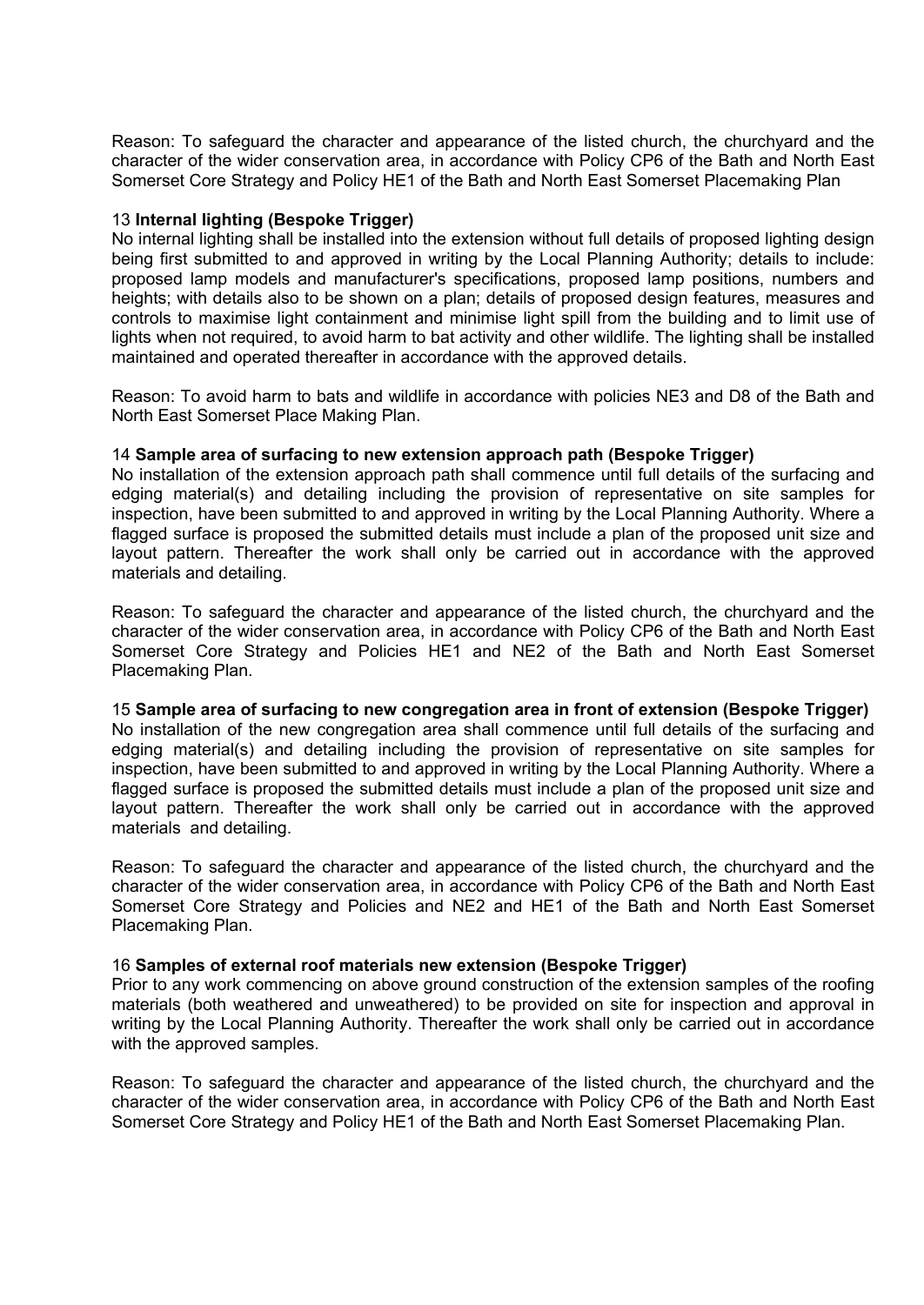## 17 **Sample panels of external walling materials new extension (Bespoke Trigger)**

Prior to any work commencing on above ground construction of the extension sample panels of all the walling materials (showing type of stone, coursing and jointing) to be provided on site for inspection and approval in writing by the Local Planning Authority. Thereafter the work shall only be carried out in accordance with the approved sample.

Reason: To safeguard the character and appearance of the listed church, the churchyard and the character of the wider conservation area, in accordance with Policy CP6 of the Bath and North East Somerset Core Strategy and Policy HE1 of the Bath and North East Somerset Placemaking Plan.

## 18 **Sample panel of retaining wall around extension service strip (Bespoke Trigger)**

Prior to any work commencing on above ground construction of the retaining wall a sample panel (comprising both the coping and the main body of the wall) to be provided on site for inspection and approval in writing by the Local Planning Authority. Thereafter the work shall only be carried out in accordance with the approved sample panel.

Reason: To safeguard the character and appearance of the listed church, the churchyard and the character of the wider conservation area, in accordance with Policy CP6 of the Bath and North East Somerset Core Strategy and Policy HE1 of the Bath and North East Somerset Placemaking Plan.

#### 19 **Construction Management Plan (Pre-commencement)**

No development shall commence until a Construction Management Plan has been submitted to and approved in writing by the Local Planning Authority and shall include details of deliveries (including storage arrangements and timings), contractor parking, traffic management, working hours, site opening times, wheel wash facilities and site compound arrangements. The development shall thereafter be undertaken in accordance with the approved details.

Reason: To ensure that safe operation of the highway and in the interests of protecting residential amenity in accordance with Policy ST7 of the Bath and North East Somerset Placemaking Plan. This is a condition precedent because any initial construction or demolition works could have a detrimental impact upon highways safety and/or residential amenity.

#### 20 **Parking (Compliance)**

The development hereby approved shall not be brought into use until the extension to the existing off-street, car park, as indicated on submitted plan reference LTS\_085(08)101 Revision D, has been completed in accordance with details to be submitted to and approved in writing by the Local Planning Authority.

Reason: To ensure sufficient parking and turning areas are retained at all times in the interests of amenity and highways safety in accordance with Policy ST7 of the Bath and North East Somerset Placemaking Plan.

#### 21 **Parking (Compliance)**

The areas allocated for parking and turning, as indicated on submitted plan reference LTS 085(08)101 Revision D, shall be kept clear of obstruction and shall not be used other than for the parking of vehicles in connection with the development hereby permitted.

Reason: To ensure sufficient parking and turning areas are retained at all times in the interests of amenity and highways safety in accordance with Policy ST7 of the Bath and North East Somerset Placemaking Plan.

#### 22 **Travel Plan (Pre-commencement)**

The development hereby approved shall not commence until an evidence supported Travel Plan, has been submitted to and approved in writing by the Local Planning Authority. The development shall thereafter be operated in accordance with the approved Travel Plan.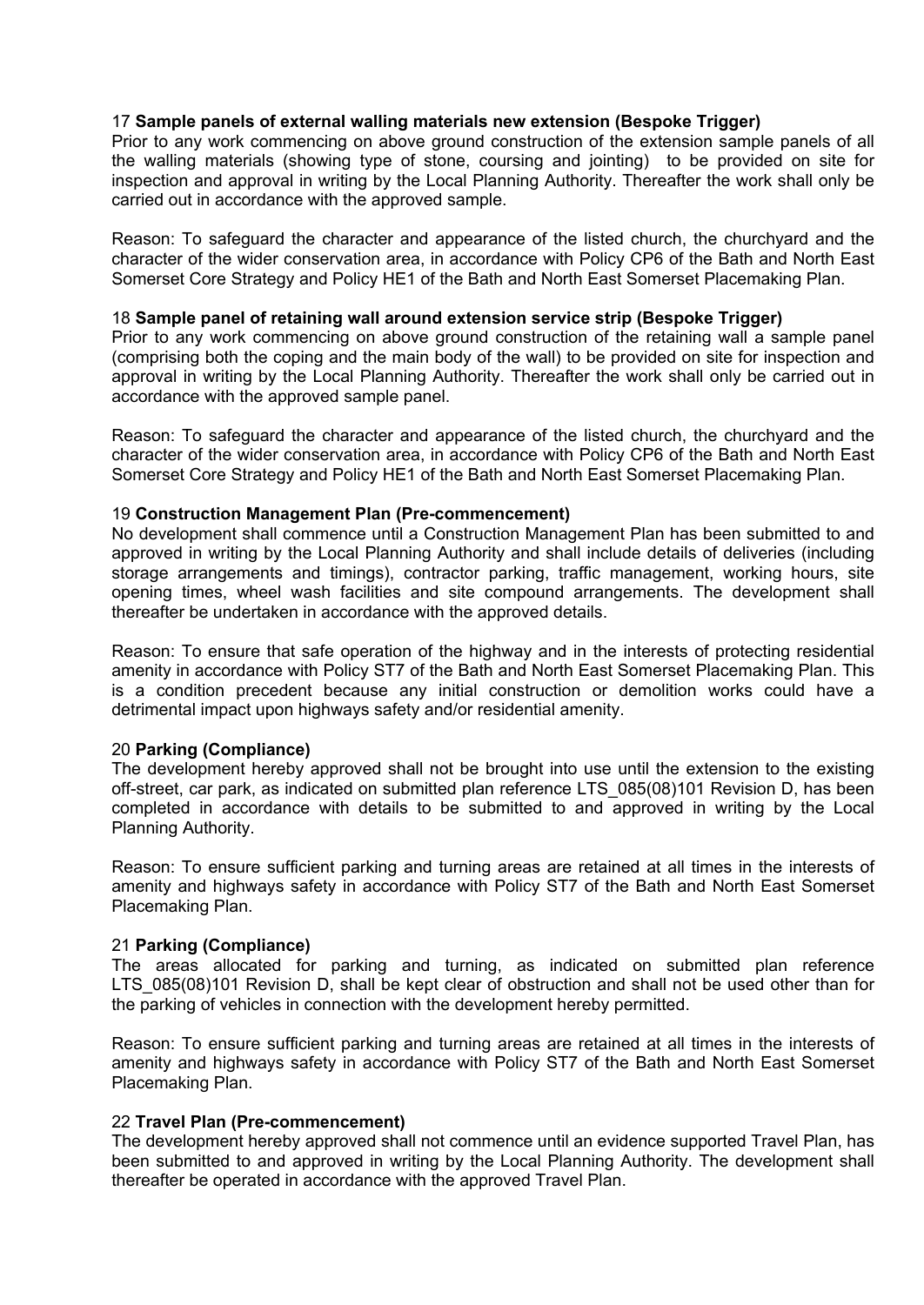Reason: In the interest of encouraging sustainable travel methods in accordance with Policy ST1 of the Bath and North East Somerset Local Plan.

#### 23 **Parking Management Plan (Pre-commencement)**

The development hereby approved shall not commence until an evidence supported Parking Management Plan, has been submitted to and approved in writing by the Local Planning Authority. The development shall thereafter be operated in accordance with the approved Travel Plan.

Reason: In the interest of encouraging sustainable travel methods in accordance with Policy ST1 of the Bath and North East Somerset Local Plan.

#### 24 **Use of meeting rooms during church services (Compliance)**

During church services the two meeting rooms shall only be used for purposes directly related to the church service.

Reason: In the interests of amenity and highways safety in accordance with Policy ST7 of the Bath and North East Somerset Placemaking Plan.

#### 25 **Methodolgy for recording, dismantling, reconstructing, repairing and restoring Dr Oliver memorial (Bespoke Trigger)**

Prior to any work commencing to relocate the Dr Oliver tomb a methodology for recording, dismantling, reconstructing, repairing and restoring the tomb to be submitted to and approved in writing by the Local Authority. Thereafter the work shall only be carried out in accordance with the approved methodology.

Reason: To safeguard the significance of the listed tomb in accordance with Policy CP6 of the Bath and North East Somerset Core Strategy and Policy HE1 of the Bath and North East Somerset Placemaking Plan.

#### 26 **Design and materials of benches, path surfacing and edging in the interment area (Bespoke Trigger)**

Prior to carrying out any of the proposed changes to the interment area full details comprising; the design and materials of the benches, the surfacing and edging material and detailing (including the provision of representative on site samples for inspection) to be submitted to and approved in writing by the Local Planning Authority. Thereafter the work shall only be carried out in accordance with the approved details.

Reason: To safeguard the character and appearance of the listed church, the churchyard and the character of the wider conservation area, in accordance with Policy CP6 of the Bath and North East Somerset Core Strategy and Policy HE1 of the Bath and North East Somerset Placemaking Plan.

#### 27 **Design and materials of car park bollard (Bespoke Trigger)**

Prior to the installation of the bollard between the car park and the churchyard full details of the design and materials to be submitted to and approved in writing by the Local Planning Authority. Thereafter the work shall only be carried out in accordance with the approved details.

Reason: To safeguard the character and appearance of the listed church, the churchyard and the character of the wider conservation area, in accordance with Policy CP6 of the Bath and North East Somerset Core Strategy and Policy HE1 of the Bath and North East Somerset Placemaking Plan.

#### 28 **Sample panel car park wall (Bespoke Trigger)**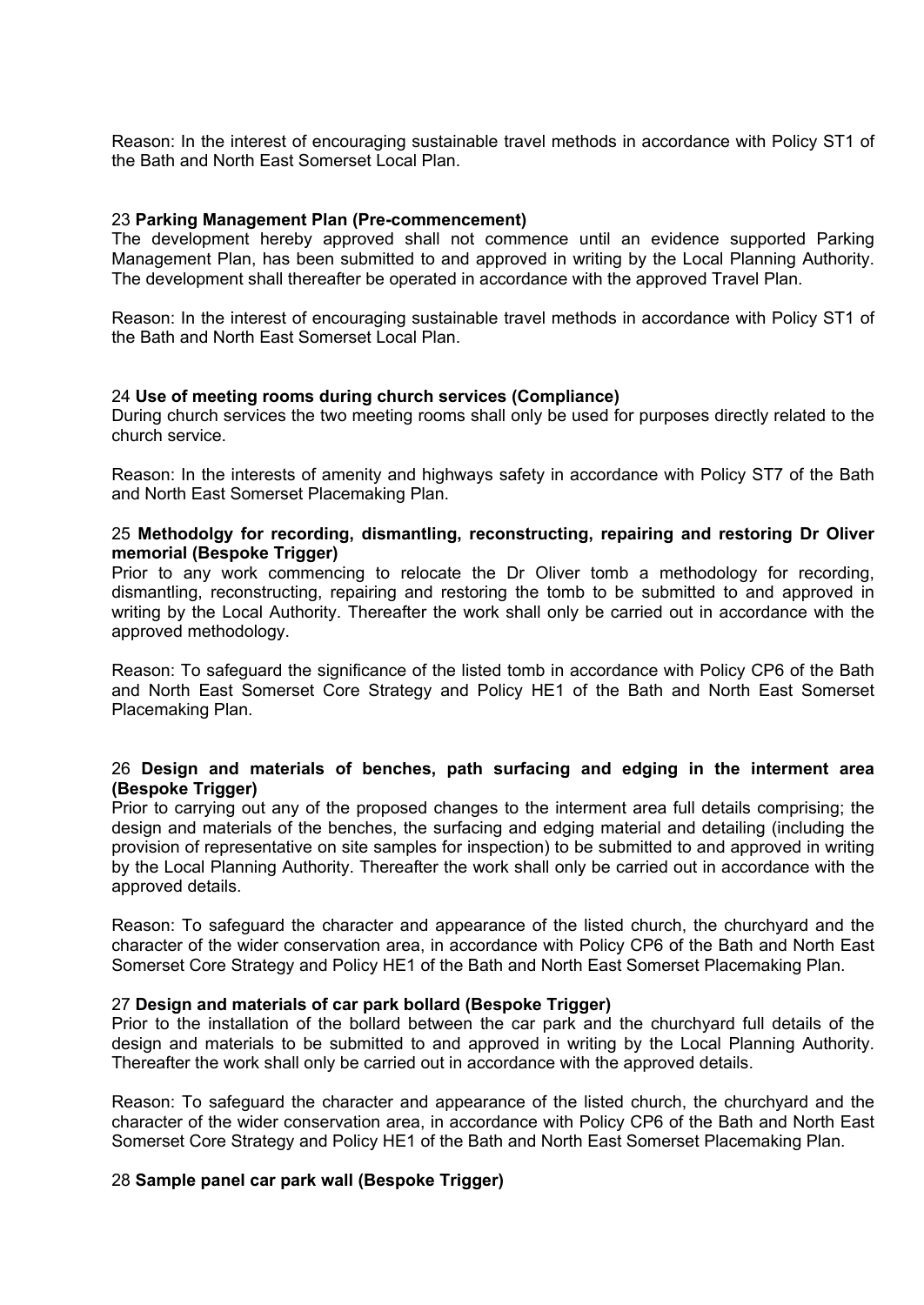Prior to the construction of the new section of car park wall a sample panel of the walling showing type of stone, coursing and jointing to be provided on site for the inspection and approval in writing of the Local Authority. Thereafter the work shall only be carried out in accordance with the approved panel.

Reason: To safeguard the setting, character and appearance of the conservation area, in accordance with Policy CP6 of the Bath and North East Somerset Core Strategy and Policy HE1 of the Bath and North East Somerset Placemaking Plan.

### 29 **Sample area of surfacing to existing churchyard pathways (Bespoke Trigger and compliance)**

Prior to carrying out any work to resurface the existing churchyard pathways full details of the surfacing material, edging material and detailing and method of installation, including the provision of representative on site samples for inspection, shall be submitted to and approved in writing by the Local Planning Authority. Thereafter the work shall be completed in accordance with the approved details prior to first occupation of the extension.

Reason: To safeguard the character and appearance of the listed church, the churchyard and the character of the wider conservation area, in accordance with Policy CP6 of the Bath and North East Somerset Core Strategy and Policy HE1 of the Bath and North East Somerset Placemaking Plan and ensure timely delivery of the public benefit.

## **PLANS LIST:**

| Drawings               |                                                               |                                         |  |                                                                            |
|------------------------|---------------------------------------------------------------|-----------------------------------------|--|----------------------------------------------------------------------------|
| 20 Aug 2019 36-286-002 |                                                               | <b>EXISTING FLOOR PLAN</b>              |  |                                                                            |
|                        | 20 Aug 2019 36-286-003 ELEVATIONS AS EXISTING SHEET 1         |                                         |  |                                                                            |
|                        | 20 Aug 2019 36-286-004 ELEVATIONS AS EXISTING SHEET 2         |                                         |  |                                                                            |
|                        | 20 Aug 2019 36-286-005 EXISTING SECTIONS                      |                                         |  |                                                                            |
| 20 Aug 2019 36-286-007 |                                                               | <b>EXISTING MONUMENTS AND MEMORIALS</b> |  |                                                                            |
|                        | 20 Aug 2019 36-286-011 PROPOSED ROOF PLAN                     |                                         |  |                                                                            |
|                        | 20 Aug 2019 36-286-014 PROPOSED SECTIONS A-A AND B-B          |                                         |  |                                                                            |
|                        | 04 Feb 2020 36-286-010A PROPOSED GROUND FLOOR PLAN            |                                         |  |                                                                            |
|                        | 04 Feb 2020 36-286-012A PROPOSED ELEVATIONS A AND C           |                                         |  |                                                                            |
|                        | 03 Aug 2020 36-286-001 A SITE LOCATION PLAN                   |                                         |  |                                                                            |
|                        | 22 Sep 2020 LTS 085(08)101 REVD LANDSCAPE GENERAL ARRANGEMENT |                                         |  |                                                                            |
|                        | 25 Sep 2020 LTS 085(08)102 REVC LANDSCAPE BLOW UP AREA 01     |                                         |  |                                                                            |
|                        | BE RETAINED AND REMOVED                                       |                                         |  | 25 Sep 2020 LTS 085(08)103 REVC EXISTING HEADSTONES, LEDGERS, MONUMENTS TO |
|                        | 29 Sep 2020 36-286-013 A PROPOSED ELEVATIONS B AND D          |                                         |  |                                                                            |

Other documents 23 Aug 2019 ECOLOGY ASSESSMENT ADDENDUM 19/00550/PA04 DATED AUGUST 2019 BY ETHOS ECOLOGY

#### **Condition Categories**

The heading of each condition gives an indication of the type of condition and what is required by it. There are 4 broad categories: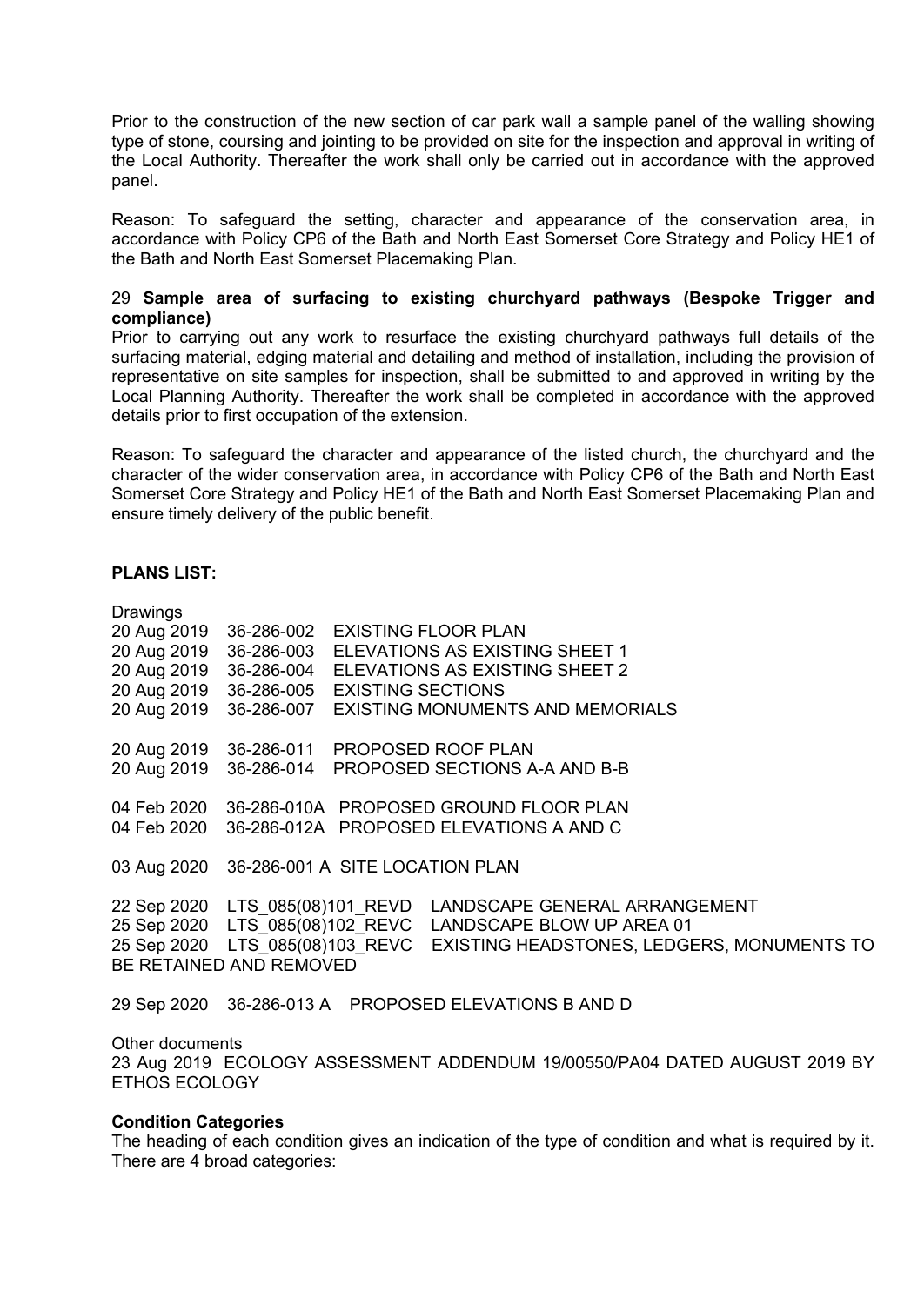Compliance - The condition specifies matters to which you must comply. These conditions do not require the submission of additional details and do not need to be discharged.

Pre-commencement - The condition requires the submission and approval of further information, drawings or details before any work begins on the approved development. The condition will list any specific works which are exempted from this restriction, e.g. ground investigations, remediation works, etc.

Pre-occupation - The condition requires the submission and approval of further information, drawings or details before occupation of all or part of the approved development.

Bespoke Trigger - The condition contains a bespoke trigger which requires the submission and approval of further information, drawings or details before a specific action occurs.

Please note all conditions should be read fully as these headings are intended as a guide only.

Where approval of further information is required you will need to submit an application to Discharge Conditions and pay the relevant fee via the Planning Portal at www.planningportal.co.uk or post to Planning Services, Lewis House, Manvers Street, Bath, BA1 1JG.

## **Community Infrastructure Levy**

You are advised that as of 6 April 2015, the Bath & North East Somerset Community Infrastructure Levy (CIL) Charging Schedule came into effect. **Before** commencing any development on site you should ensure you are familiar with the CIL process. If the development approved by this permission is CIL liable there are requirements to assume liability and notify the Council before development commences, failure to comply with the regulations can result in surcharges and additional payments. Full details about the CIL Charge including amount and process for payment will be sent out in a CIL Liability Notice which you will receive shortly. Further details are available here: www.bathnes.gov.uk/cil

## **Responding to Climate Change (Informative):**

The council is committed to responding to climate change. You are advised to consider sustainable construction when undertaking the approved development and consider using measures aimed at minimising carbon emissions and impacts on climate change.

#### **Permit/Consent Decision Making Statement**

In determining this application the Local Planning Authority considers it has complied with the aims of paragraph 38 of the National Planning Policy Framework.

Date of Decision: 22nd January 2021

Simon de Beer

**Head of Planning** 

**IMPORTANT NOTE** - The above decision refers to Planning Permission only and does not grant or imply Listed Building Consent, Advertisement Consent, Building Regulation or other consents under any other legislation.